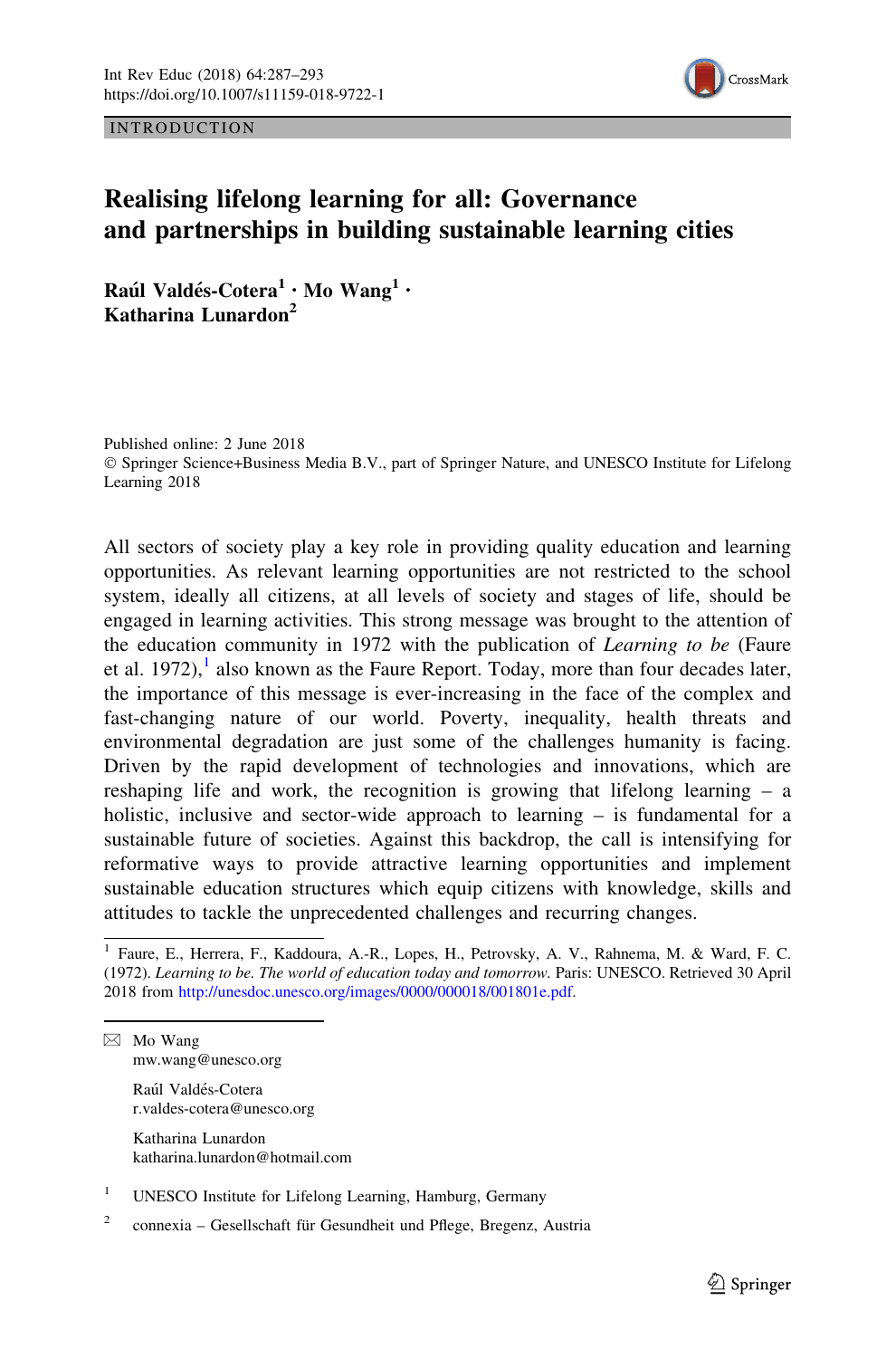Yet, in order to build a society capable of enabling and realising lifelong learning for all, as foreseen by the visionary authors of the Faure Report (Faure et al. 1972), a major shift is required in terms of current governance mechanisms and partnerships for education and learning. First and foremost, the central role of governments, who assume the primary responsibilities to guarantee citizens the right to education, is to ensure efficient, equitable and effective management of lifelong learning and to provide education for all. This task includes, among other adjustments, acting on the need to revisit the school-centred education culture which continues to view the school as the only education system and to incorporate the whole spectrum of learning systems and all types of learning (formal, non-formal and informal), to ensure the necessary coordination and synergy at both local and national levels (Torres  $2011$ ).<sup>2</sup> This implies the establishment of a balanced, informed and collaborative institutional system, which enables multi-level governance, supports open decision-making, manages complexity and respects diversity. It also requires extensive participation of all relevant actors: families, teachers and educators, volunteers and community workers, policymakers and politicians, private companies, research communities, etc.

Despite being accommodated at national level, this approach is particularly relevant at local levels (regions, cities), where the development of abstract principles also leads to effective implementation of solutions. Benefiting from their compact nature, cities feature favourable settings for realising lifelong learning for all: possessing the advantages of proximity and scale, cities provide a framework to cultivate and enable access, collaboration and cooperation among education and learning providers and stakeholders (Yang 2012; Hirsch 1993).<sup>3</sup>

City governance and partnerships should offer operational strategies enabling citizens, as they take on their role as agents of change and transformation, to directly relate learning to their daily activities in their immediate environment and make informed judgements leading to conducive actions in daily life (Yang and Yorozu  $2015$ .<sup>4</sup> Cities worldwide have already been shown to find diverse ways of engaging a wide range of partners in the learning pathways of their citizens, such as community learning centres, learning festivals, etc. (Valdés-Cotera et al. 2015)<sup>5</sup> and are paying special attention to the involvement of vulnerable groups in all phases of building a learning city: planning, implementation and monitoring.

<sup>&</sup>lt;sup>2</sup> Torres, R. (2011). Lifelong learning: Moving beyond education for all. In J. Yang & R. Valdés-Cotera (Eds), Conceptual evolution and policy developments in lifelong learning (pp. 40–50). Hamburg: UNESCO Institute for Lifelong Learning.

 $3$  Yang, J. (2012). An overview of building learning cities as a strategy for promoting lifelong learning. Journal of Adult and Continuing Education, 18(2), 97–113.

Hirsch, D. (1993). City strategies for lifelong learning. Paris: OECD Centre for Educational Research and Innovation.

<sup>4</sup> Yang, J. & Yorozu, R. (2015). Building a learning society in Japan, the Republic of Korea and Singapore. Hamburg: UNESCO Institute for Lifelong Learning. Retrieved 1 March 2018 from [http://](http://unesdoc.unesco.org/images/0023/002325/232547e.pdf) [unesdoc.unesco.org/images/0023/002325/232547e.pdf](http://unesdoc.unesco.org/images/0023/002325/232547e.pdf).

<sup>&</sup>lt;sup>5</sup> Valdés-Cotera, R., Longworth, N., Lunardon, K., Wang, M., Jo, S. & Crowe, S. (2015). Unlocking the potential of urban communities: Case studies of twelve learning cities. Hamburg: UNESCO Institute for Lifelong Learning. Retrieved 30 April 2018 from [http://unesdoc.unesco.org/images/0023/002345/](http://unesdoc.unesco.org/images/0023/002345/234536e.pdf) [234536e.pdf.](http://unesdoc.unesco.org/images/0023/002345/234536e.pdf)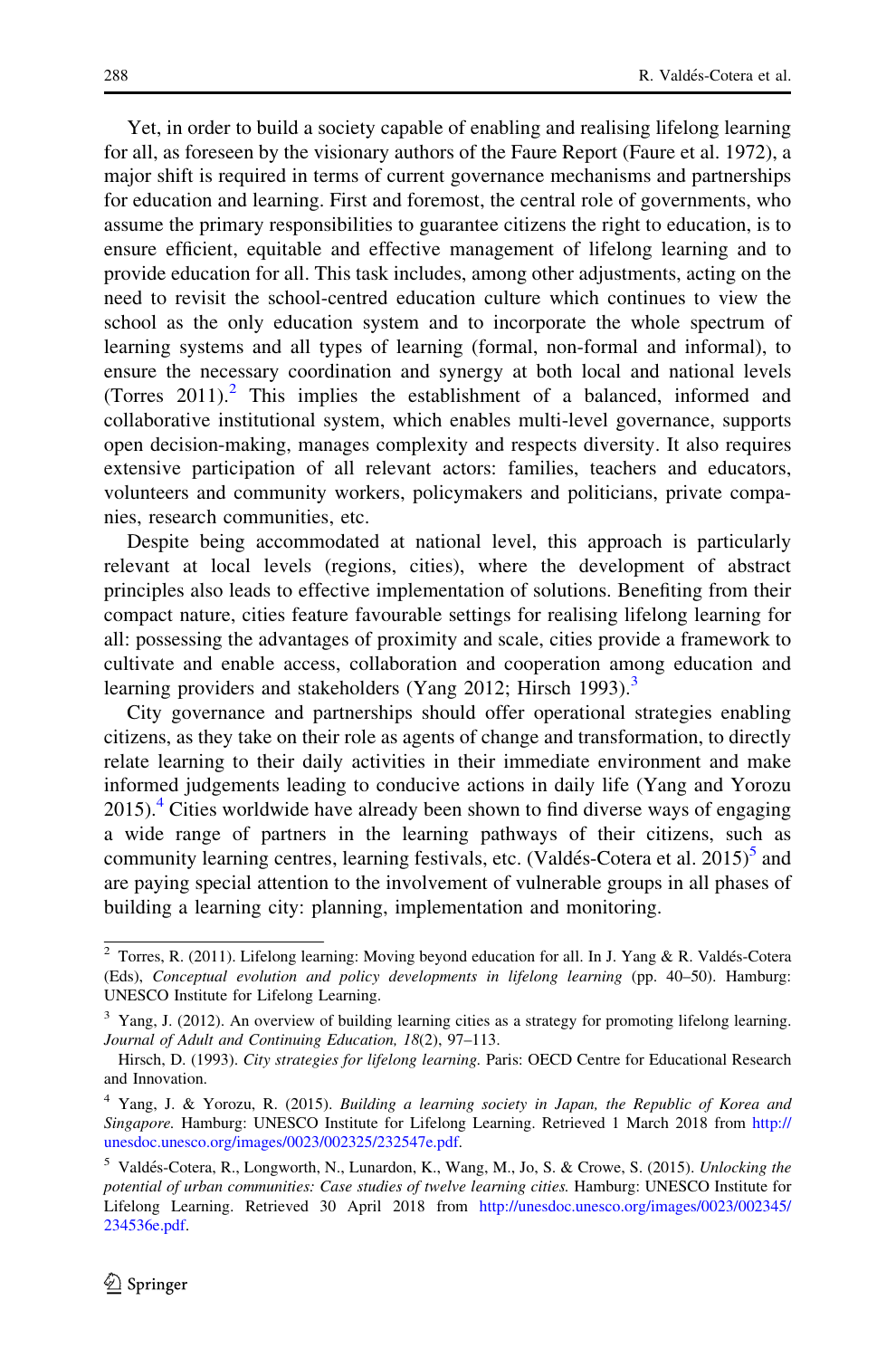With the aim to carry on the discussion of the first special issue of this journal on the development of inclusive, prosperous and sustainable urban communities (Osborne et al. 2013), $<sup>6</sup>$  this special issue deepens the understanding of building</sup> sustainable learning cities through governance and partnerships by showcasing a variety of themes, modalities and approaches in the development, management and maintenance of collaborative learning relations.

## A diversity of partnership-based governance approaches for learning cities

The development of learning cities is a societal and trans-sectoral issue in terms of both its objectives and its concrete implementation. The five articles we present in this special issue capture different dimensions of a governance approach based on strong partnerships to support learning city initiatives in different parts of the world. The dimensions discussed include the field of education (sector-wide), its system and networks, as well as the involvement of relevant ministries and government agencies (inter-ministerial and inter-sectoral) and an understanding of lifelong learning, which is not only part of the daily life and work context of all citizens, but continuous in creating a synergy between government and diverse partners from a variety of sectors.

Our first article, entitled ''Can learning in informal settings mitigate disadvantage and promote urban sustainability? School gardens in Washington, DC'', contributes to understanding the relevance of informal settings to motivating young people to get involved in a city's sustainable efforts. The research carried out by Carley Fisher-Maltese, Dana R. Fisher and Rashawn Ray points to the potential of gardens to improve health and environmental issues in a school and in a community as a whole. But the authors also explain the barriers to engaging other partners such as families and communities in the process. If even the teachers frequently do not accompany their students to the garden for the lesson, the need to integrate the lesson into the curriculum fades.

In our second article, entitled ''School–community learning partnerships for sustainability: Recommended best practice and reality", authors Leone Wheeler, Jose Roberto Guevara and Jodi-Anne Smith look at developments in Australia and identify partnerships as essential for the collaboration required in the building of sustainable learning cities. They view partnerships as a dynamic resource which reveals the underlying challenges of time management, funding skills and personnel involved, but also, based on experience and lessons learned, provides key recommendations going beyond a transactional arrangement. The authors identify four approaches of implementing learning partnerships between schools and communities and agree that a strong collaboration significantly helps to promote

<sup>6</sup> Osborne, M., Kearns, P. & Yang, J. (Eds) (2013). Learning cities: Developing inclusive, prosperous and sustainable urban communities. International Review of Education: Journal of Lifelong Learning, 59(4), special issue.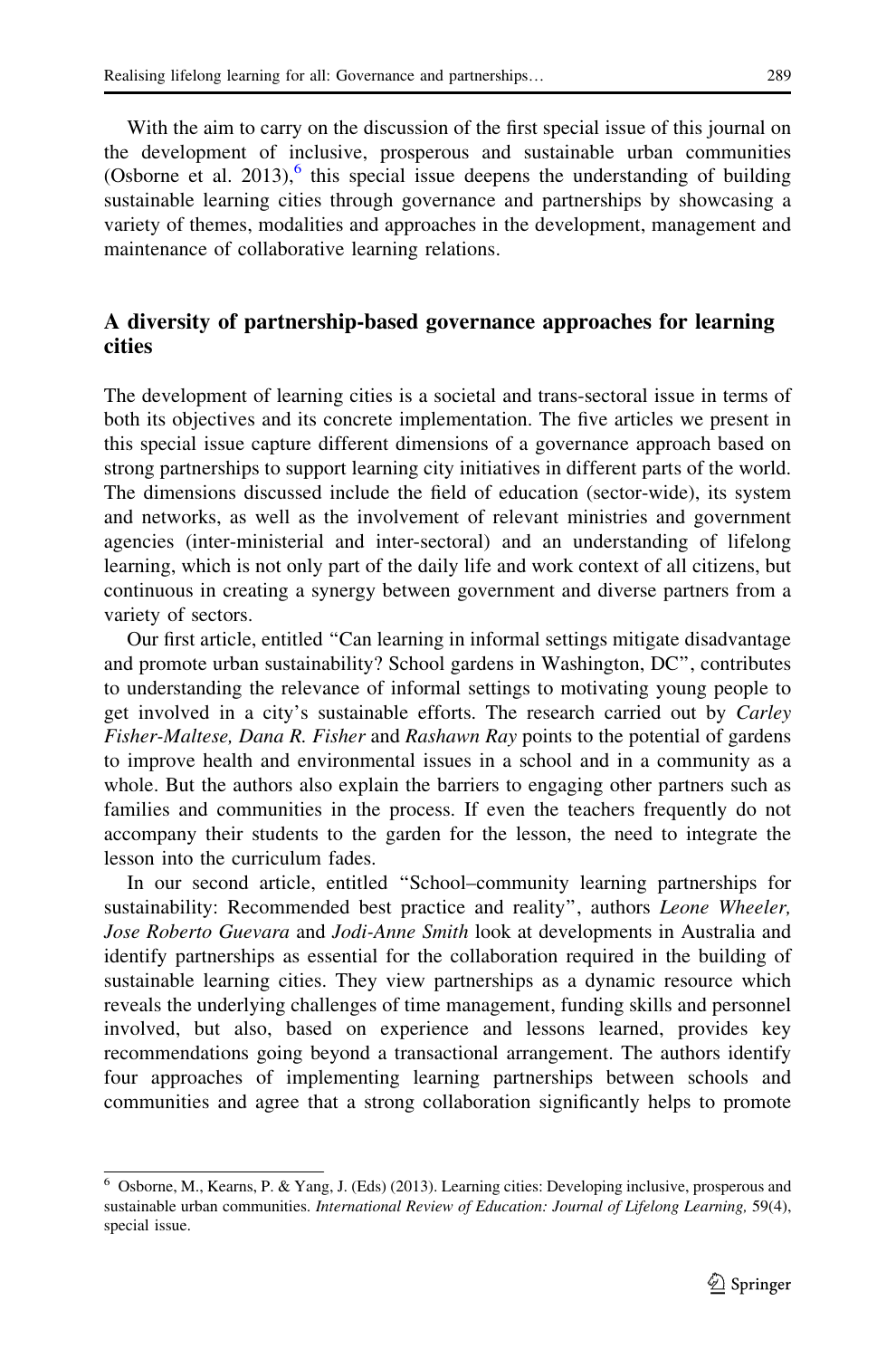education and learning at school level and across the community, as well as cultivating environmental stewardship.

Our next article, ''Fostering inclusive, sustainable economic growth and 'green' skills development in learning cities through partnerships'', moves our attention to Hong Kong. Author Margarita Pavlova focuses on partnerships among institutions of technical and vocational education and training (TVET), industry, government and other partners in Hong Kong, which aim to stimulate the production and dissemination of knowledge and its application to the purpose of sustainable economic development and the ''greening'' of skills. The author's suggested model recognises the important role of governments in influencing the greening agenda in the learning cities initiative. She argues that an understanding of the complexity of partnership interlinkages, together with policy orientations and governance, helps cities to focus on specific strategies that support green growth by addressing the challenges of skills development.

The fourth article is entitled ''Locating the fourth helix: Rethinking the role of civil society in developing smart learning cities''. Authors Katarzyna Borkowska and Michael Osborne highlight the fact that each actor involved contributes to the development of a learning city according to their established function in society, with different degrees of relationship, intersection and synergy among them. The learning city approach captures the need of reorienting urban contexts through facilitating civic engagement, empowering citizens through lifelong learning and enhancing socially inclusive societies. Based on Glasgow's Future Cities Demonstrator Initiative in the United Kingdom (UK), which targeted the provision of new integrated services across the fields of health, transport, energy and public safety to improve the economy and citizens' wellbeing, the authors affirm that the transformative potential of new technologies should be established along with the models for social engagement. In this way, their article reinforces the need for a continuous dialogue between learning cities and smart cities initiatives.

Our final article, entitled ''How collaborative governance can facilitate quality learning for sustainability in cities: A comparative case study of Bristol, Kitakyushu and Tongyeong'', examines the nature of learning initiatives based on cooperative learning relationships such as participation, multi-stakeholder partnerships and coordination in the UK, in Japan, and the Republic of Korea, respectively. In response to the second point of the Guidelines for Building Learning Cities (UNESCO GNLC 2015a), $^7$  "create a coordinated structure involving all stakeholders'', authors Paul Ofei-Manu, Robert J. Didham, Won Jung Byun, Rebecca Phillips Premakumara Jagath Dickella Gamaralalage and Sian Rees point out how learning processes are related to governance mechanisms and institutional structures. In order to transform cities into learning cities, a change or improvement in the related governance structure is needed. The authors call for a collaborative structure by reinforcing the coordination of partnerships.

 $^7\,$  UNESCO GNLC (United Nations Educational, Scientific and Cultural Organization Global Network of Learning Cities) (2015a). Guidelines for building learning cities. Hamburg: UNESCO Institute for Lifelong Learning. Retrieved 10 April 2018 from [http://unesdoc.unesco.org/images/0023/002349/](http://unesdoc.unesco.org/images/0023/002349/234987e.pdf) [234987e.pdf.](http://unesdoc.unesco.org/images/0023/002349/234987e.pdf)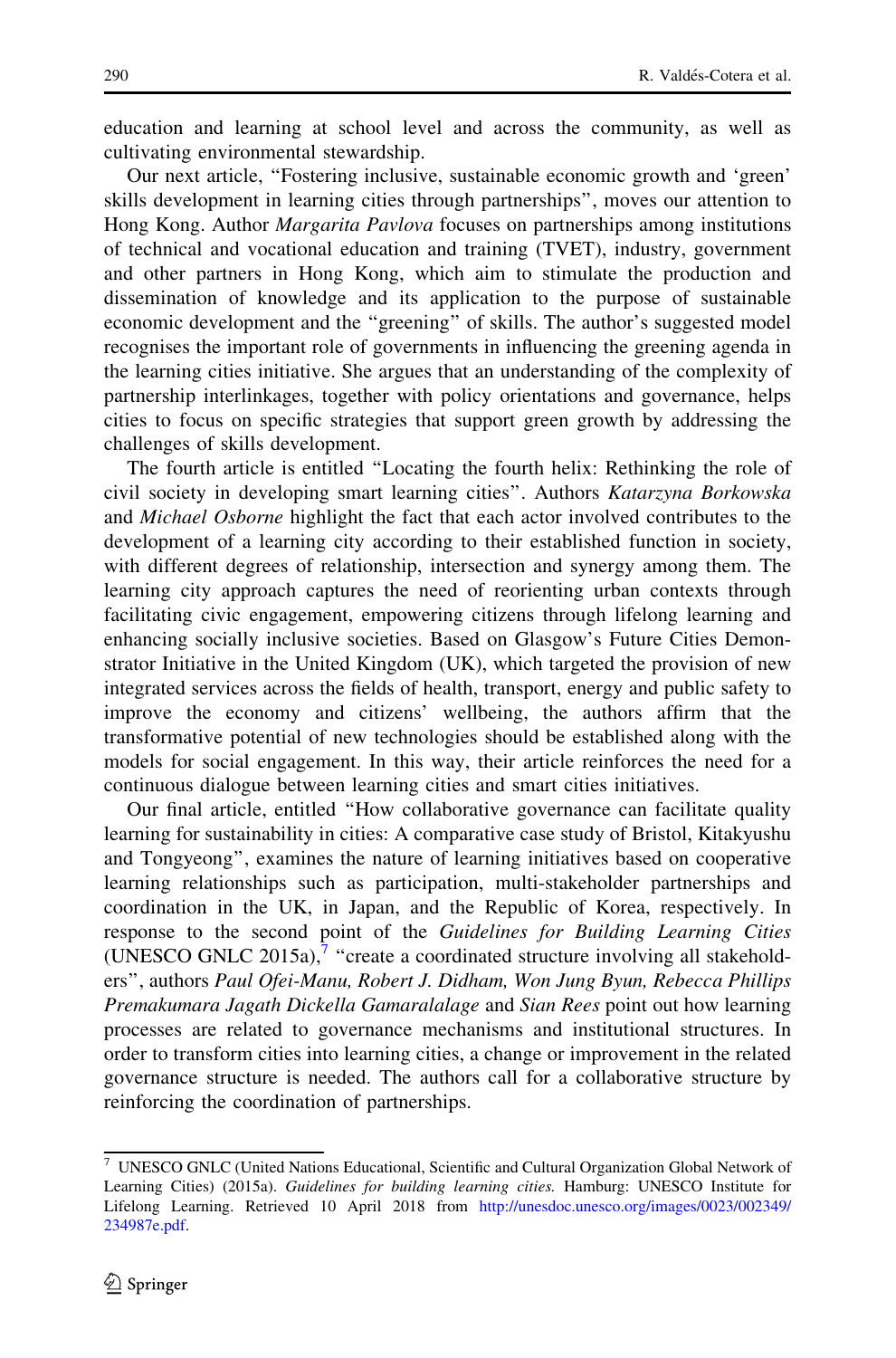Albeit having different focuses, cross-cuttingly, the five articles we present in this special issue universally contend that the participation and coordination of all partners involved in building a learning city is of major importance in meeting the diverse learning needs of all citizens and for providing learning opportunities that cultivate solutions and innovations to tackle the specific and diverse issues confronting cities for sustainable development (UNESCO GNLC 2015a).

## Building blocks of a sustainable learning city

The United Nations 2030 Agenda for Sustainable Development, through its 17 goals and 169 targets (UN DESA DSD  $2015$ ),<sup>8</sup> has set out an ambitious and transformative vision for a world that is sustainable in all aspects. As all of the Sustainable Development Goals (SDGs) include targets relevant to the national level, there is a crucial need to localise the SDGs and establish lifelong learning as the guiding principle for building more sustainable cities and achieving the 2030 agenda (UNESCO GNLC 2017).

The Key Features of Learning Cities, (UNESCO GNLC 2015b, pp.  $9-18$ )<sup>10</sup> one of the guiding documents of the UNESCO Global Network of Learning Cities (GNLC), provide a tool to help localise the SDGs through a list of action areas that cities can follow in their quest for a sustainable future. As indicated in Table [1,](#page-5-0) each of the articles in this special issue presents insights and reflections on the key working areas of a learning city, which constitute the first five of the building blocks of a learning city in the Key Features of Leaning Cities (shown as columns in Figure [1](#page-5-0)).

Lined up together, these five articles present the diversity of learning environments that are fostered in a city, with a variety of specific learning aims and purposes. They show, in the pursuit of sustainable development, the necessities of extending learning opportunities inside and outside of the school system and the actions that can be taken to infuse learning into the entire life of a city.

From their various perspectives, the five articles focus on the ways of fostering collaborative learning relations both inter-sectorally and cross-sectorally, illustrating a paradigm shift which is inherently entailed by the multi-faceted nature and the breadth of sustainable development. Together, these articles lead to the sixth building block or column (shown on the far right of Figure [1](#page-5-0)), namely a concerted effort of enabling the provision of ''a vibrant culture of learning throughout life''.

<sup>8</sup> UN DESA DSD (United Nations Department of Economic and Social Affairs, Division for Sustainable Development) (2015). Sustainable Development Goals: 17 goals to transform our world. United Nations Sustainable development knowledge platform [online resource]. Retrieved 6 May 2018 from [https://](https://sustainabledevelopment.un.org/) [sustainabledevelopment.un.org/](https://sustainabledevelopment.un.org/).

<sup>9</sup> UNESCO GNLC (2017). Learning cities and the SDGs: A guide to action. Hamburg: UNESCO Institute for Lifelong Learning. Retrieved 30 April 2018 from [http://unesdoc.unesco.org/images/0026/](http://unesdoc.unesco.org/images/0026/002604/260442e.pdf) [002604/260442e.pdf](http://unesdoc.unesco.org/images/0026/002604/260442e.pdf).

<sup>&</sup>lt;sup>10</sup> UNESCO GNLC (2015b). UNESCO Global Network of Learning Cities: Guiding documents. Hamburg: UNESCO Institute for Lifelong Learning. Retrieved 10 April 2018 from [http://uil.unesco.org/](http://uil.unesco.org/fileadmin/keydocuments/LifelongLearning/learning-cities/en-unesco-global-network-oflearning-cities-guiding-documents.pdf) [fileadmin/keydocuments/LifelongLearning/learning-cities/en-unesco-global-network-oflearning-cities](http://uil.unesco.org/fileadmin/keydocuments/LifelongLearning/learning-cities/en-unesco-global-network-oflearning-cities-guiding-documents.pdf)[guiding-documents.pdf](http://uil.unesco.org/fileadmin/keydocuments/LifelongLearning/learning-cities/en-unesco-global-network-oflearning-cities-guiding-documents.pdf).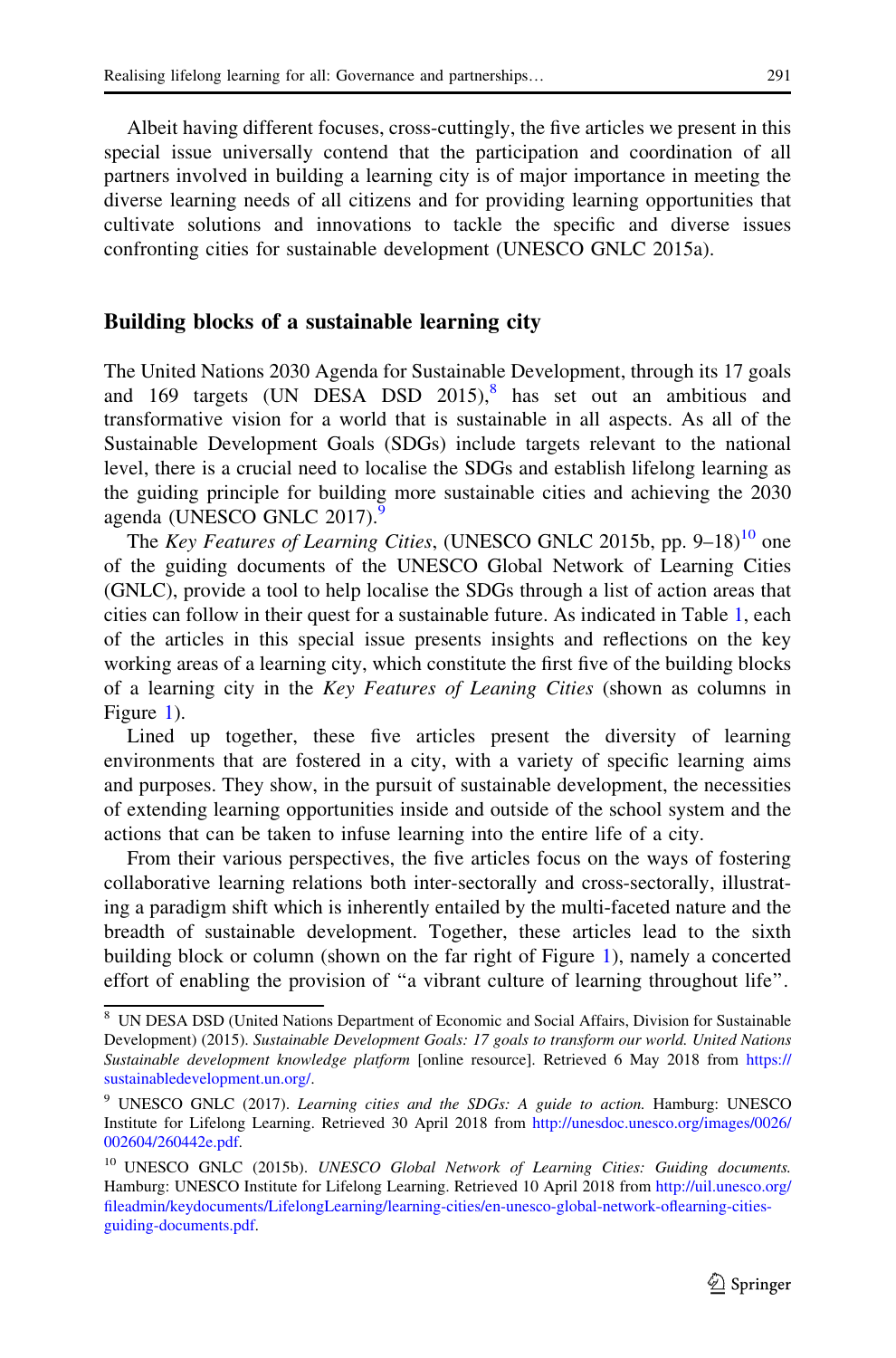<span id="page-5-0"></span>

Figure 1 The framework of the Key Features of Learning Cities Source: UNESCO GNLC (2015b, p. 11)

| Building block of a learning city                       | Title of article                                                                                                                                               |
|---------------------------------------------------------|----------------------------------------------------------------------------------------------------------------------------------------------------------------|
| Promoting inclusive learning in the<br>education system | Can learning in informal settings mitigate disadvantage and<br>promote urban sustainability? School gardens in Washington,<br>DС                               |
| Revitalising learning in families                       | School–community learning partnerships for sustainability:                                                                                                     |
| and communities                                         | Recommended best practice and reality                                                                                                                          |
| Facilitating effective learning for                     | Fostering inclusive, sustainable economic growth and "green"                                                                                                   |
| and in the workplace                                    | skills development in learning cities through partnerships                                                                                                     |
| Extending the use of modern                             | Locating the fourth helix: Rethinking the role of civil society in                                                                                             |
| learning technologies                                   | developing smart learning cities                                                                                                                               |
| Enhancing quality and excellence<br>in learning         | How collaborative governance can facilitate quality learning for<br>sustainability in cities: A comparative case study of Bristol,<br>Kitakyushu and Tongyeong |

Table 1 Building blocks of learning cities related to the articles in this special issue

As guest editors of this special issue, we hope that readers will benefit from the concrete examples and insightful reflections on the learning cities' approach to sustainable development, and perhaps be able to apply some of them to their contexts.